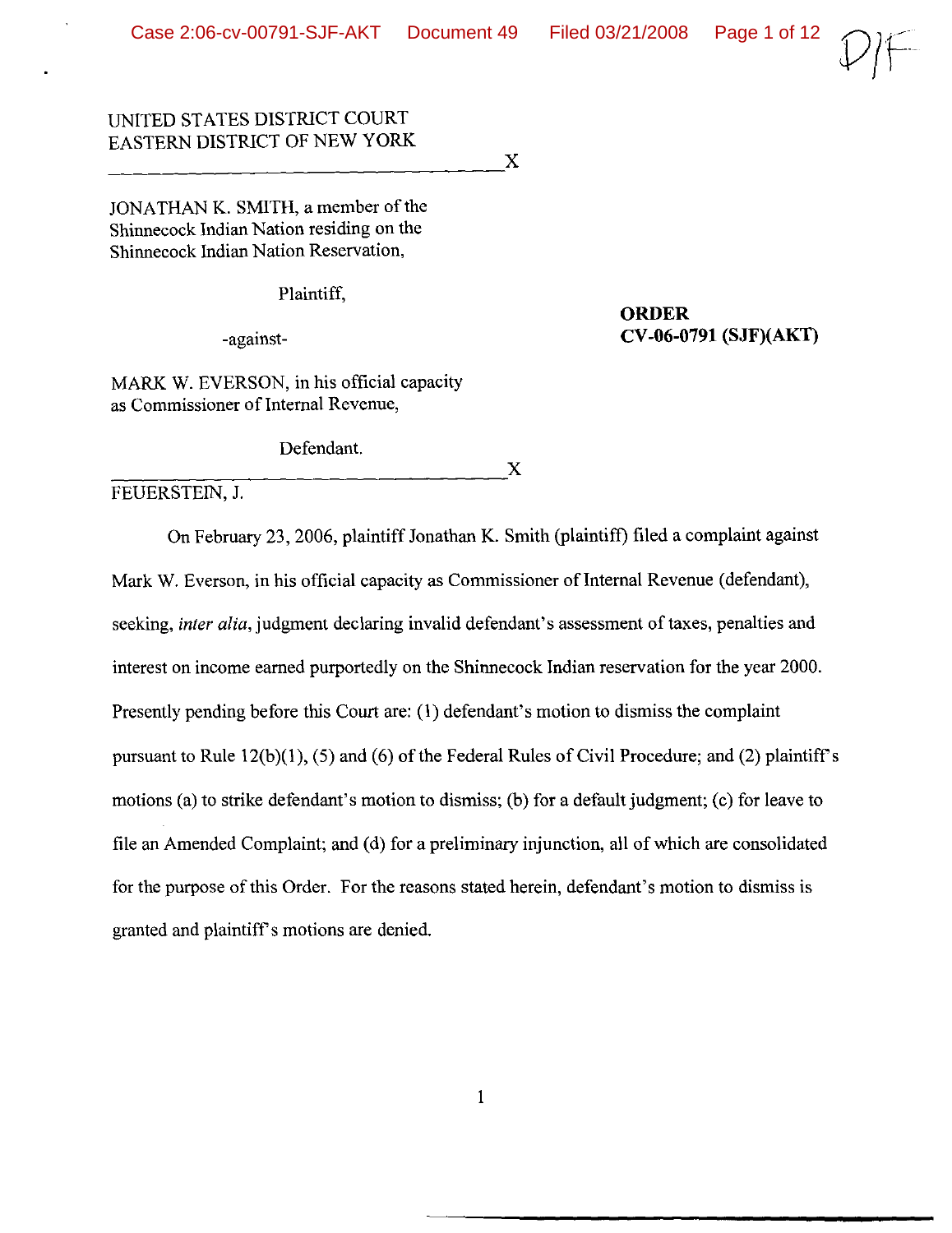#### 1. BACKGROUND

## A. Factual Background

Plaintiff is a member of the Shinnecock Indian Nation. (Complaint [Compl.], 11).

On April 15,2001, plaintifffiled a Form 1040 for off-reservation earned income for the year 2000. (Compl., ¶ 5).

According to plaintiff, a back-up withholding tax notice from FirstClearing, LLC, dated January 21, 2005, advised him that he was subject to twenty-eight percent (28%) backup withholding on all cash payment of dividends, interest and original issue discount income in accordance with Section 3406(a)(1)(c) of the Internal Revenue Code. (Compl.,  $\P$  6). On or about June 13, 2005, plaintifffiled an objection with the Internal Revenue Service (IRS) asserting that he had not received notices of any alleged underreporting and that, in fact, there had been no underreporting because on-reservation earned income is not subject to tax under The Fort Albany Treaty of  $1664.$  (Id.).

According to plaintiff, a notice from the IRS, dated June 6, 2005, indicated that he owed taxes and penalties for the year 2000 in the amount of one hundred twenty-eight thousand six hundred fourteen dollars and eighty-six cents (\$128,614.86). (Compl.,  $\P$  7). Plaintiff alleges that he filed an objection to that notice on or about May 17, 2005.<sup>1</sup> (Id.).

An IRS notice of intent to levy dated June 11, 2005 was issued and, on or about January

<sup>&</sup>lt;sup>1</sup> Plaintiff's dates seem implausible and suggest that he is being less than forthcoming regarding the dates he received notices from the IRS. According to the IRS, plaintiff was issued a notice of deficiency on January 27,2003, a notice of delinquency in filing a return on the sixteenth (16<sup>th</sup>) week of 2004, and backup withholding notices on the twenty-sixth (26<sup>th</sup>), thirtieth  $(30<sup>th</sup>)$ , thirty-fourth  $(34<sup>th</sup>)$ , forty-third  $(43<sup>rd</sup>)$  and forty-seventh  $(47<sup>th</sup>)$  weeks of 2004. (Affidavit of Robert C. Green, dated September 14, 2006,  $\P$ <sup>15</sup> and 11).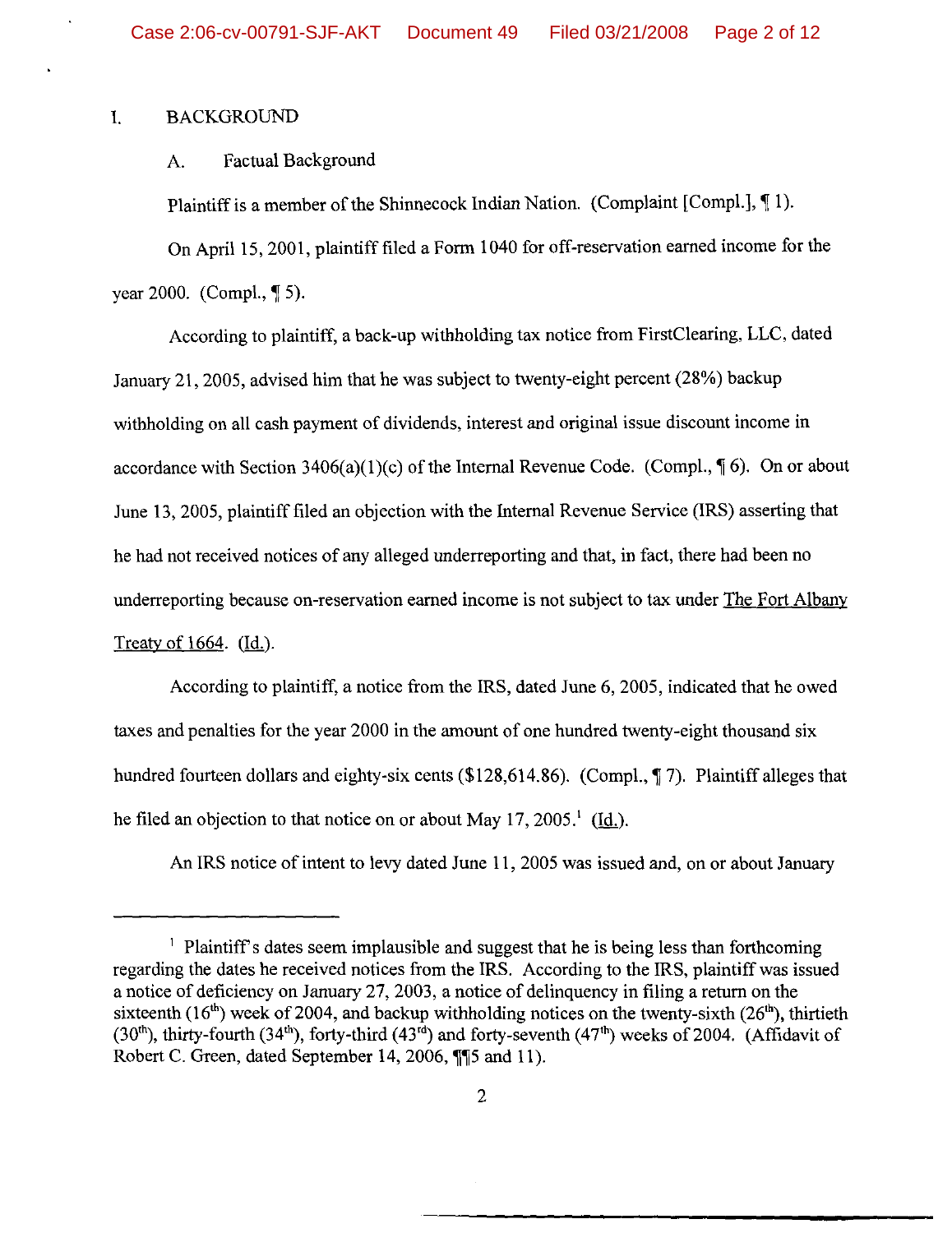25, 2006, after a collection due process (CDP) hearing held at plaintiff's request, a determination was rendered in favor of the IRS and against plaintiff. (Compl.,  $\P$  8).

## B. Procedural Background

On February 23, 2006, plaintifffiled a complaint against defendant alleging that defendant's assessment of tax on income earned by plaintiff on the Shinnecock Indian Reservation during the year 2000 is invalid as in violation of:  $(1)$  "the treaty guarantee of free trade under the terms of Article 4 and Appended Article 3 of The Fort Albany Treaty, 1664;" (2) "the grant of power by  $* * *$  Congress  $* * *$ , pursuant to Section 7801 of the Internal Revenue Code, to the United States Department of the Treasury, to administer and enforce the internal revenue laws of the United States;" (3) "the policy of  $***$  Congress  $***$  concerning Indians;" and (4) "the role of the [federal] government \* \* \* as trustee and guardian of [plaintiff]." (Compl., ¶9). Plaintiff seeks a declaratory judgment that the tax assessment, penalties and interest assessed on income he earned on the Shinnecock Indian reservation in the year 2000 is invalid and a refund on all backup withholding collected by defendant pursuant to the allegedly invalid tax assessment. (Compl.,  $\P\P$  10-11).

By summary order filed February 22, 2008, the United States Court of Appeals for the Second Circuit reversed my minute order from September 29, 2006 denying plaintiff's motion for a preliminary injunction enjoining the government's federal tax lien for a failure to comply with Rule  $52(a)$  of the Federal Rules of Civil Procedure and remanded the matter to me for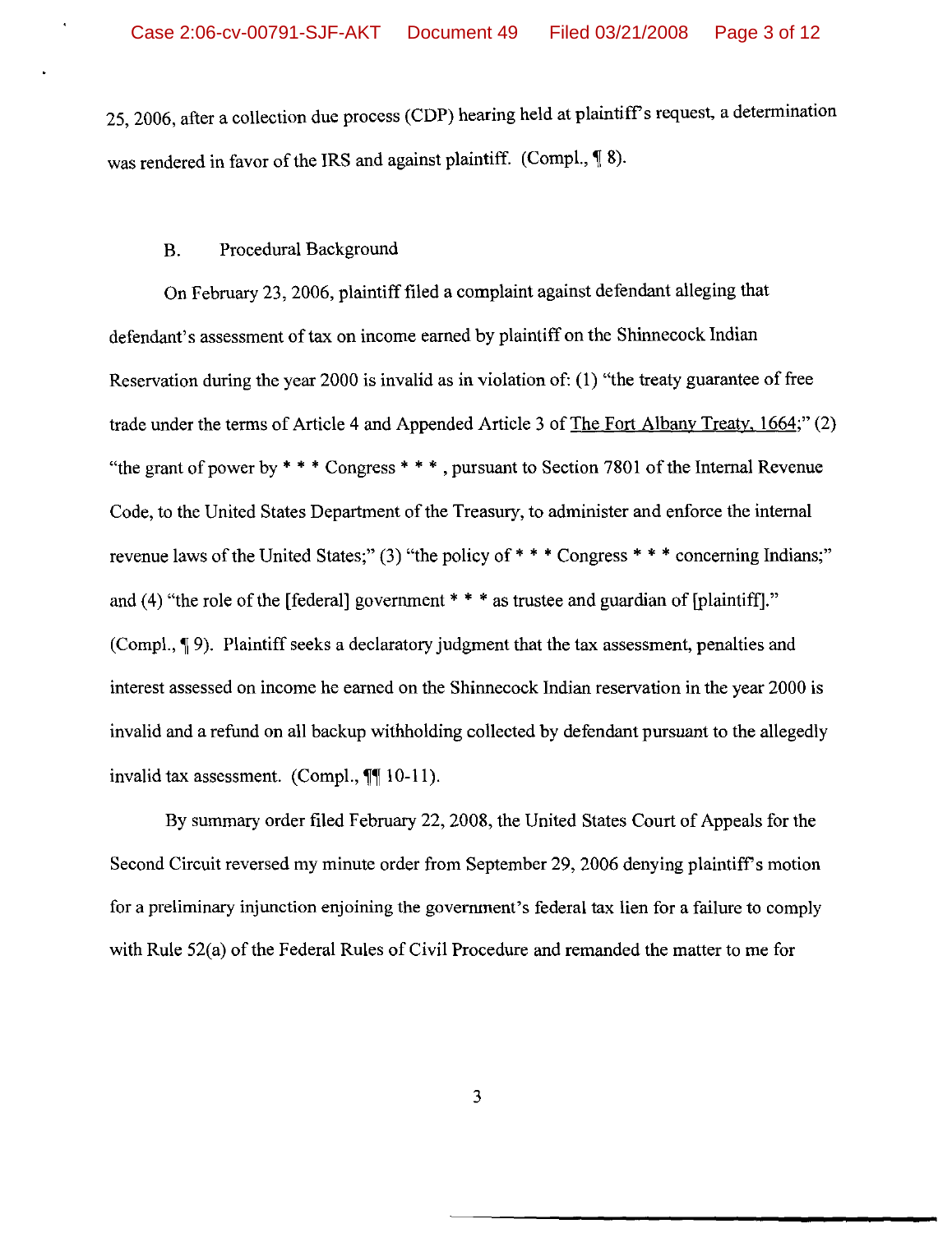findings of fact and conclusions of law.<sup>2</sup>

#### II. DISCUSSION

## A. Defendant's Motion to Dismiss

- 1. Subject Matter Jurisdiction
	- a. Standard of review

"In determining whether the federal courts have subject matter jurisdiction over a cause of action, a district court must look to the way the complaint is drawn to see if it claims a right to recover under the laws of the United States." IUE AFL-CIO Pension Fund v. Herrmann, 9 F.3d 1049,1055 (2d Cir.1993) (quoting Goldman v. Gallant Securities, Inc., 878 F.2d 71, 73 [2d Cir.1989]). In considering a motion to dismiss for lack of subject matter jurisdiction, a court must accept as true all material factual allegations in the complaint. Atlantic Mut. Ins. Co. v. Balfour Maclaine Intern. Ltd., 968 F.2d 196, 198 (2d Cir. 1992). However, "[w]here jurisdictional facts are placed in dispute, the court has the power and obligation to decide issues of fact by reference to evidence outside the pleadings, such as affidavits." See LeBlanc v. Cleveland, 198 F.3d 353, 355 (2d Cir. 1999). Plaintiffs have the burden of establishing that subject matter jurisdiction exists. Lunney v. United States, 319 F.3d 550, 554 (2d Cir. 2003).

#### b. Merits

Defendant contends that plaintiff's complaint is an appeal of the IRS Settlement Officer's

 $2 \text{ In light of the Second Circuit's reversal and remand, plaintiff's motion to amend the}$ minute order denying his motion for a preliminary injunction is denied as moot.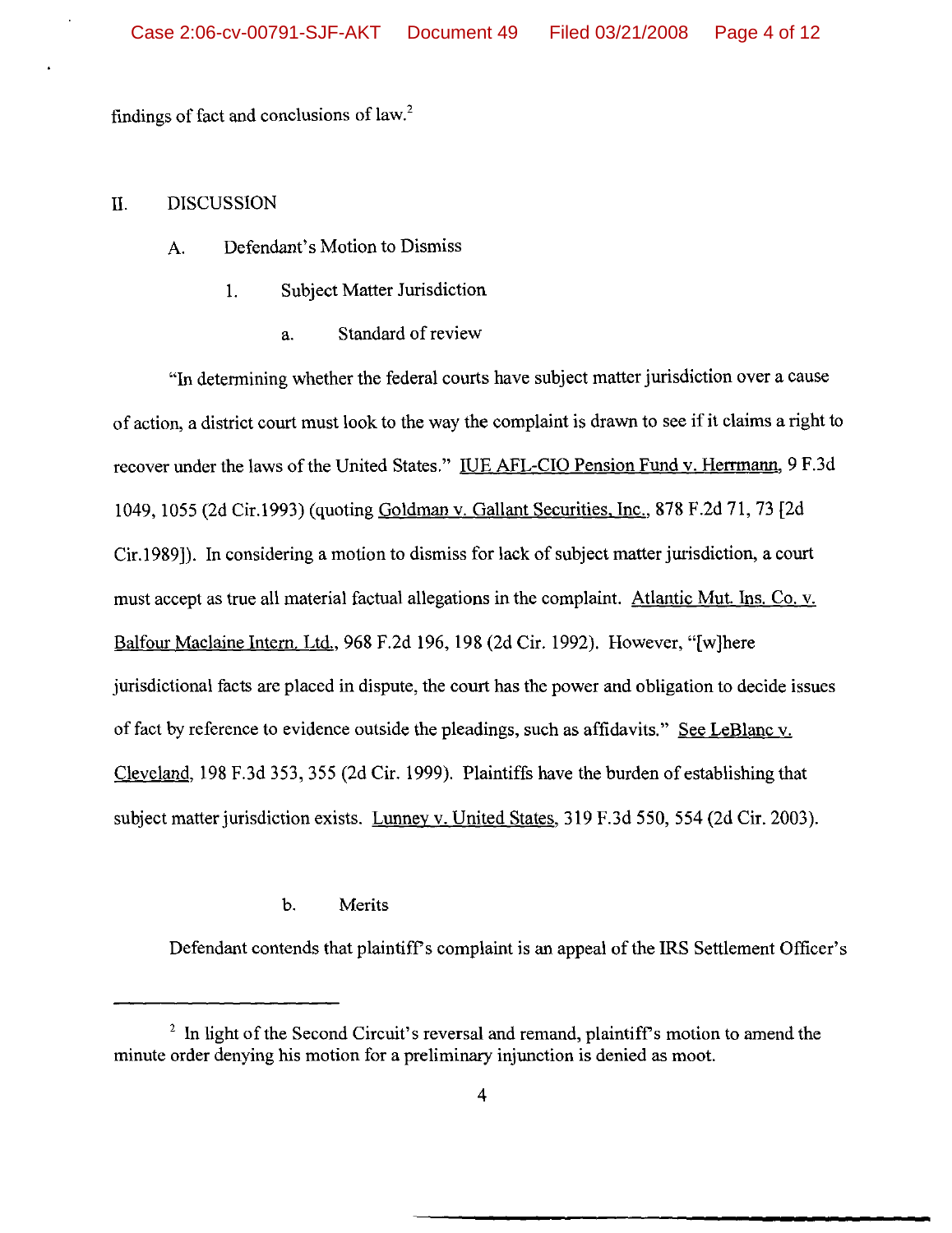determination following the CDP hearing and that 26 U.S.C. § 6330(d) vests exclusive jurisdiction over appeals from CDP hearings in the United States Tax Court when the underlying tax liability arises from an income tax.

26 U.S.C. § 6330(d) vests exclusive jurisdiction over determinations by the IRS assessing a tax deficiency with the United States Tax Court "if the Tax Court would have had jurisdiction to determine a deficiency involving the type of tax liability at issue in the collection proceeding." Patridge v. I.R.S., No. 06-1155, 205 Fed.Appx. 459, 461 ( $7<sup>th</sup> Cir. Nov. 13, 2006$ ) (unpublished opinion); see also Barry v. United States, No. 06-12817, 215 Fed.Appx, 933, 934 (11<sup>th</sup> Cir. Jan. 31, 2007) (holding that the Tax Court has exclusive jurisdiction over challenges to the IRS's CDP determination of an income tax liability). "It is axiomatic that the Tax Court has jurisdiction to review federal income tax deficiencies." Patridge, 205 Fed.Appx. at 461; see also Silver v. Smith, No. 02-6281, 70 Fed.Appx. 17, \* 19 (2d Cir. June 27, 2003) (summary order) (holding that the Tax Court has jurisdiction with respect to those levies over which is has deficiency jurisdiction, specifically income, gift and estate taxes). Thus, district courts lack subject matter over petitions for judicial review of an IRS determination authorizing a collection action against a taxpayer which invoIves federal income taxes. See Patridge, 205 Fed.Appx. at 461; Voelker v. Nolen, 365 F.3d 580, 581 ( $7<sup>th</sup>$  Cir. 2004). In addition, the Tax Court generally has jurisdiction over "additions to tax for failure to pay those taxes," i.e. assessed penalties and interest, if the claims therefor were asserted by the IRS at or before the CDP hearing. See Patridge, 205 Fed.Appx. at 461.

Although plaintiff phrases his allegations in terms of violations of treaties, federal statutes and Congressional policy, the crux of plaintiff's dispute with defendant Commissioner of the IRS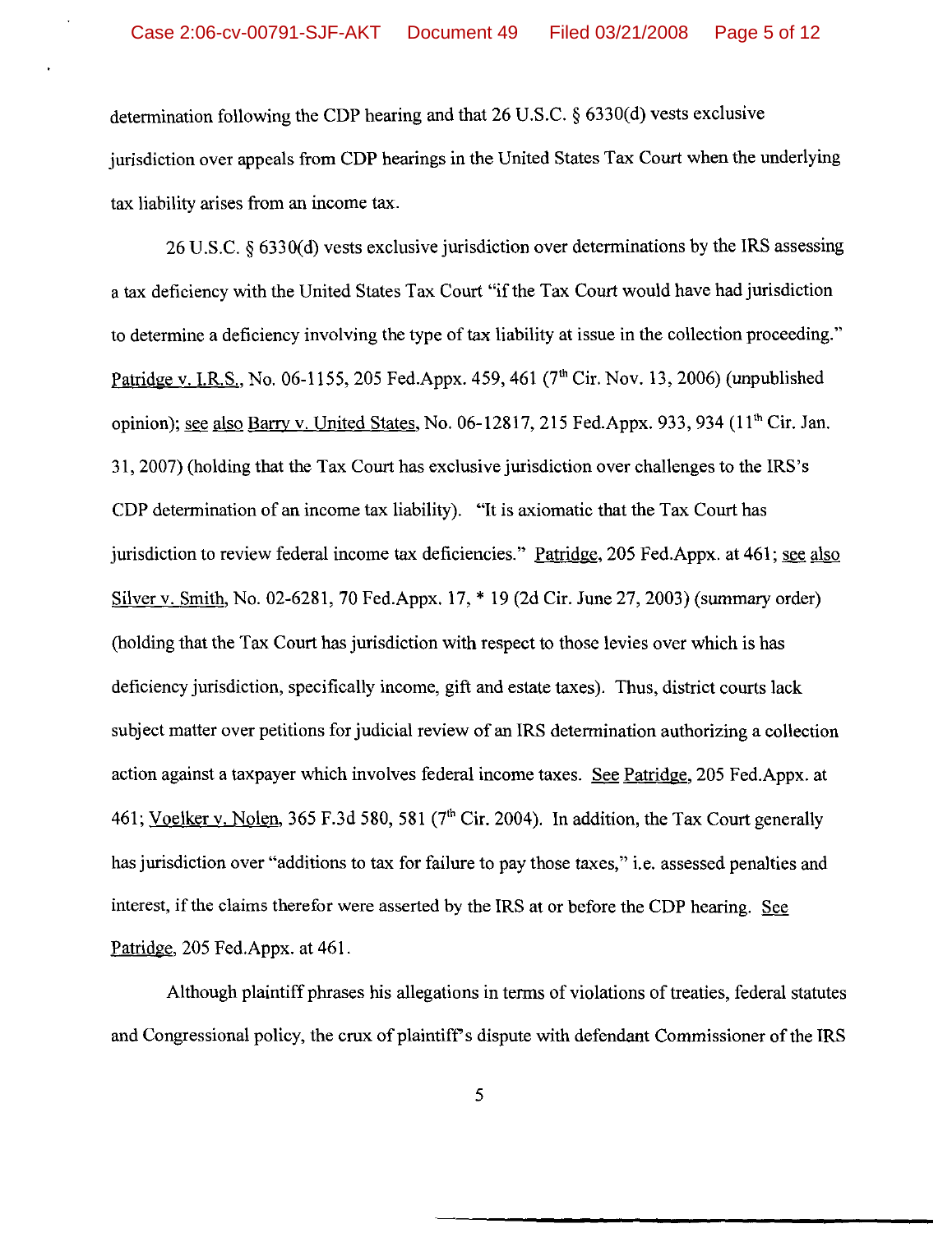is clearly his income tax liability and, thus, the Tax Court has jurisdiction to consider such issues. See, e.g. Crawford v. Commissioner of Internal Revenue, 266 F.3d 1120, 1123 (9<sup>th</sup> Cir. 2001) (holding that Tax Courts have jurisdiction to consider constitutional questions in the context of deciding deficiencies);  $\frac{Barry}{215}$  Fed.Appx. at 935 (holding that the mere allegation of a due process violation does not confer jurisdiction on the district court if the underlying dispute concerns income taxes). Plaintiff seeks a declaration that the tax assessment, penalties and interest assessed on income he earned in the year 2000 is invalid and a refund on all backup withholding collected by defendant pursuant to the allegedly invalid tax assessment. See, e.g. Voelker, 365 F.3d at 582 (finding that the plaintiffs dispute was over his income tax liability where he sought, *inter alia,* a declaration that his income tax liability was erroneously determined); Pesci v. United States, No. CV-S021307, 2003 WL 21456609, at \* 2 (D.Nev. May 6,2003) (holding that plaintiff's claim for a refund of paid taxes supports a finding that the Tax Court has jurisdiction because before a plaintiff may file in federal district court to recover any federal income tax alleged to have been wrongfully collected by the IRS, he must satisfy the jurisdictional prerequisites of making a full payment of the tax deficiency and exhausting his administrative remedies by filing a refund claim with the IRS). Absent exhaustion of his administrative remedies, which plaintiff has failed to allege<sup>3</sup>, plaintiff's remedy, to the extend he seeks a refund, lies with the Tax Court.

To the extent plaintiff is claiming procedural defects in the tax collection proceedings, those claims also must be brought in Tax Court. See, e.g. Patridge, 205 Fed.Appx. at  $461$ 

<sup>&</sup>lt;sup>3</sup> Indeed, according to defendant, IRS records indicate that plaintiff has not, in fact, paid his tax liability for the year 2000. (See Defendant's Opposition to Plaintiff's Motion for Preliminary Injunction, p. 2 n. I).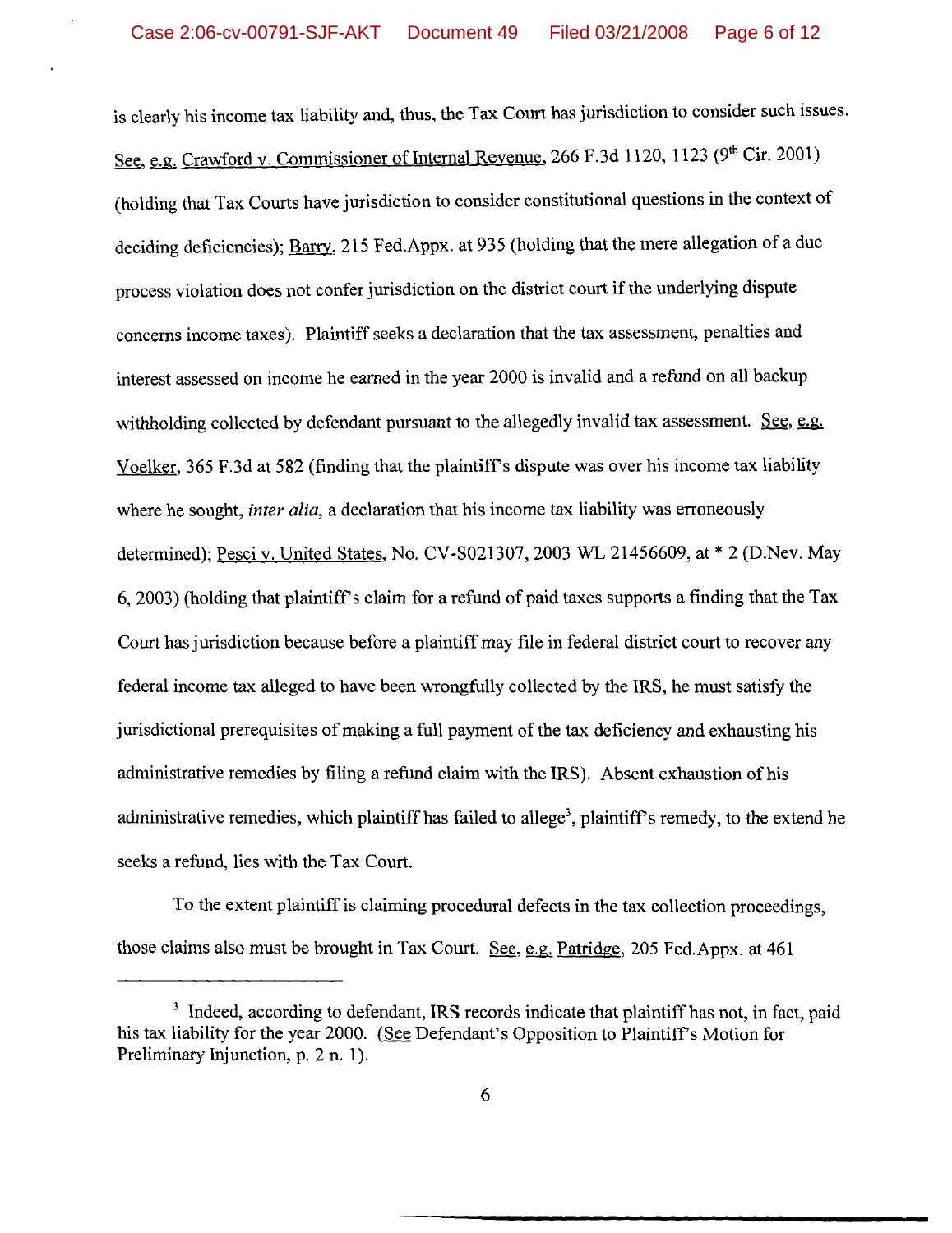(holding that a case involving income taxes- even where procedural defects are alleged- must be brought in Tax Court); Silver, 70 Fed. Appx. at \* 20 (holding that the Tax Court has jurisdiction to hear procedural as well as substantive challenges to matters within its jurisdiction).

In opposition, plaintiff, *inter alia,* cites the case Squire v. Capoeman, 351 U.S. 1, 51 S.Ct. 598 (1956), for the proposition that "[a] district court has found illegal the assessment of federal income taxes on timber sold by the federal government on behalf of Indians protected by treaty." (Plaintiffs Memorandum ofLaw in Opposition to Defendant's Motion to Dismiss [plf. Opp.], p. 8). To the extent plaintiff cites to Squire to imply that Indians are protected from the assessment of federal income taxes, such a proposition is clearly contrary to law. See, e.g. Dillon v. United States, 792 F.2d 849, 852 ( $9<sup>th</sup>$  Cir. 1986) (holding that generally Indians, like other United States citizens, are subject to federal income taxation unless specifically exempted by treaty or statute). To the extent plaintiff cites Squire merely as an example of a case involving income taxes over which a district court had jurisdiction, Squire is inapposite, since Squire was an action for a refund of income taxes paid in which jurisdiction was not challenged. As noted above, federal district courts have jurisdiction over actions to recover any internal revenue tax alleged to have been wrongfully collected *provided that* the jurisdictional prerequisites of making a full payment of the tax deficiency and exhausting administrative remedies are met. Cf. Pesci, 2003 WL  $21456609$ , at  $*$  2. Since plaintiff has not established that he made full payment of the tax deficiency or exhausted his administrative remedies, this Court does not have jurisdiction over his claim for a refund. Notably, cases similar to plaintiff's, which challenge deficiencies and additions to tax assessed by the Commissioner of the IRS based on one's status as an Indian, are routinely heard in the Tax Court. See, e.g. Dubray v. C.I.R., No. 7547-02, 2004 WL 2849173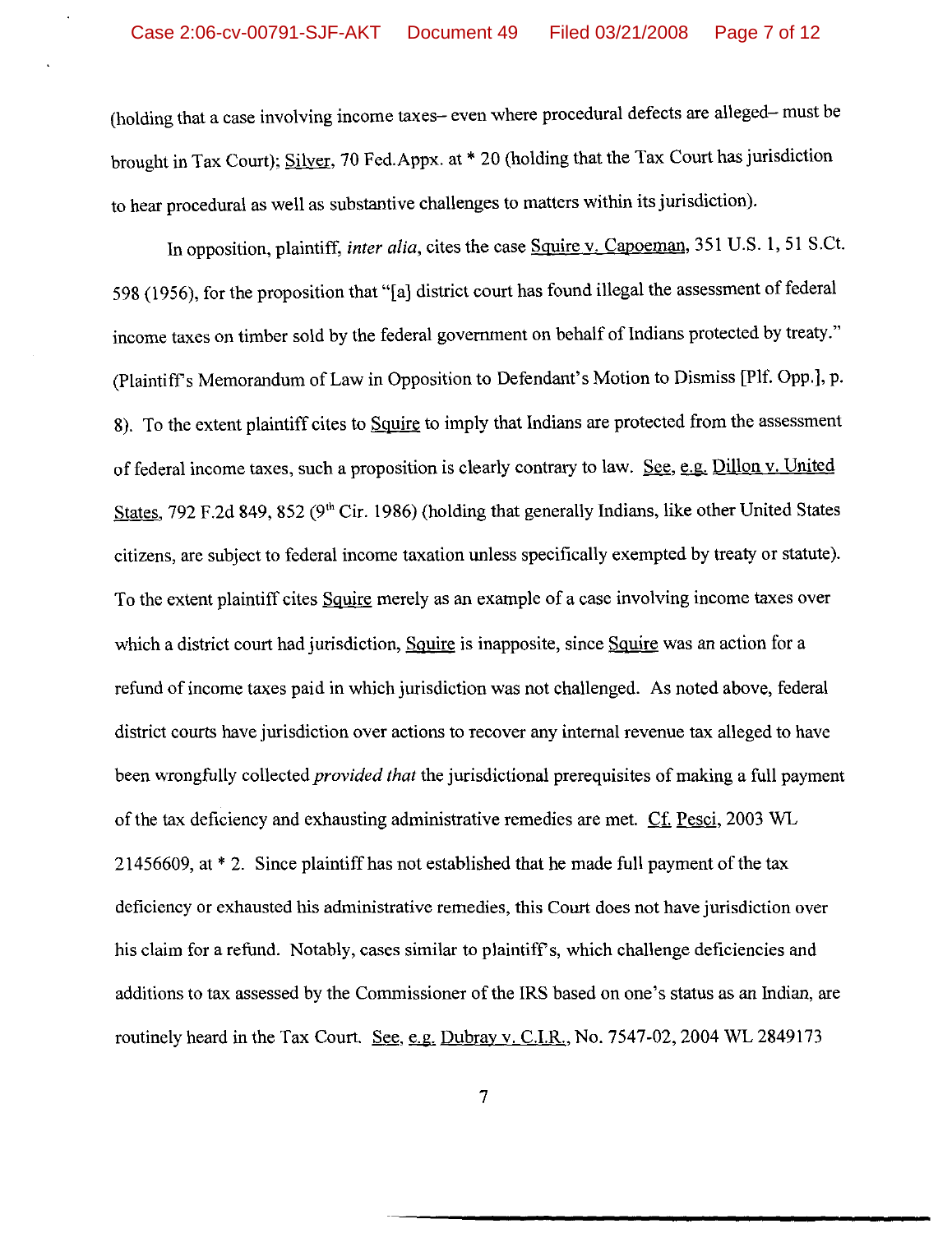(U.S. Tax Ct. Dec. 13,2004); Kieffer v. C.I.R., No. 9404-96,1998 WL 281900 (U.S. Tax Ct. June 2, 1998), aff d, 194 F.3d 1317 (9<sup>th</sup> Cir. 1999); Campbell v. C.I.R., No. 9244-95, 1997 WL 690178 (U.S. Tax Ct. Nov. 6, 1997); Beck v. C.I.R., No. 11689-92, 1994 WL 100623 (U.S. Tax Ct. Mar. 28,1994), aff'd, 64 F.3d 655 (4<sup>th</sup> Cir. 1995); Satiacum v. C.I.R., Nos. 469-77, 16540-80, 1986 WL 21558 (U.S. Tax Ct. Aug. 6, 1986). Accordingly, plaintiff's complaint is dismissed for lack of subject matter jurisdiction.<sup>4</sup>

#### B. Standard for Injunctive Relief

In order to obtain a preliminary injunction in non-tax cases, a plaintiff must demonstrate  $(1)$  a likelihood of irreparable injury in the absence of injunctive relief;  $(2)$  either a likelihood of success on the merits, or "sufficiently serious questions going to the merits to make them a fair ground for litigation" and a balance of hardships tipping decidedly in the plaintiffs favor. Malletier v. Burlington Coat Factory Warehouse Corp., 426 F.3d 532, 537 (2d Cir. 2005); Sunward Electronics, Inc. v. McDonald, 362 F.3d 17,24 (2d Cir. 2004).

In tax cases, the Anti-Injunction Act, 26 U.S.C. § 7421 (a), generally prohibits any action "for the purposes of restraining the assessment or collection of any tax." " $[A]$  pre-enforcement injunction against the assessment or collection of taxes may be granted only (i) if it is clear that under no circumstances could the Government ultimately prevail \* \* \* and (ii) if equity jurisdiction otherwise exists \* \*\*. Unless both conditions are met, a suit for preventive

 $<sup>4</sup>$  In light of this determination, I am constrained from addressing defendant's remaining</sup> contentions. Moreover, since lack of subject matter jurisdiction may be raised at any time, plaintiff's motion to strike defendant's motion to dismiss as untimely and for a certificate of default are denied.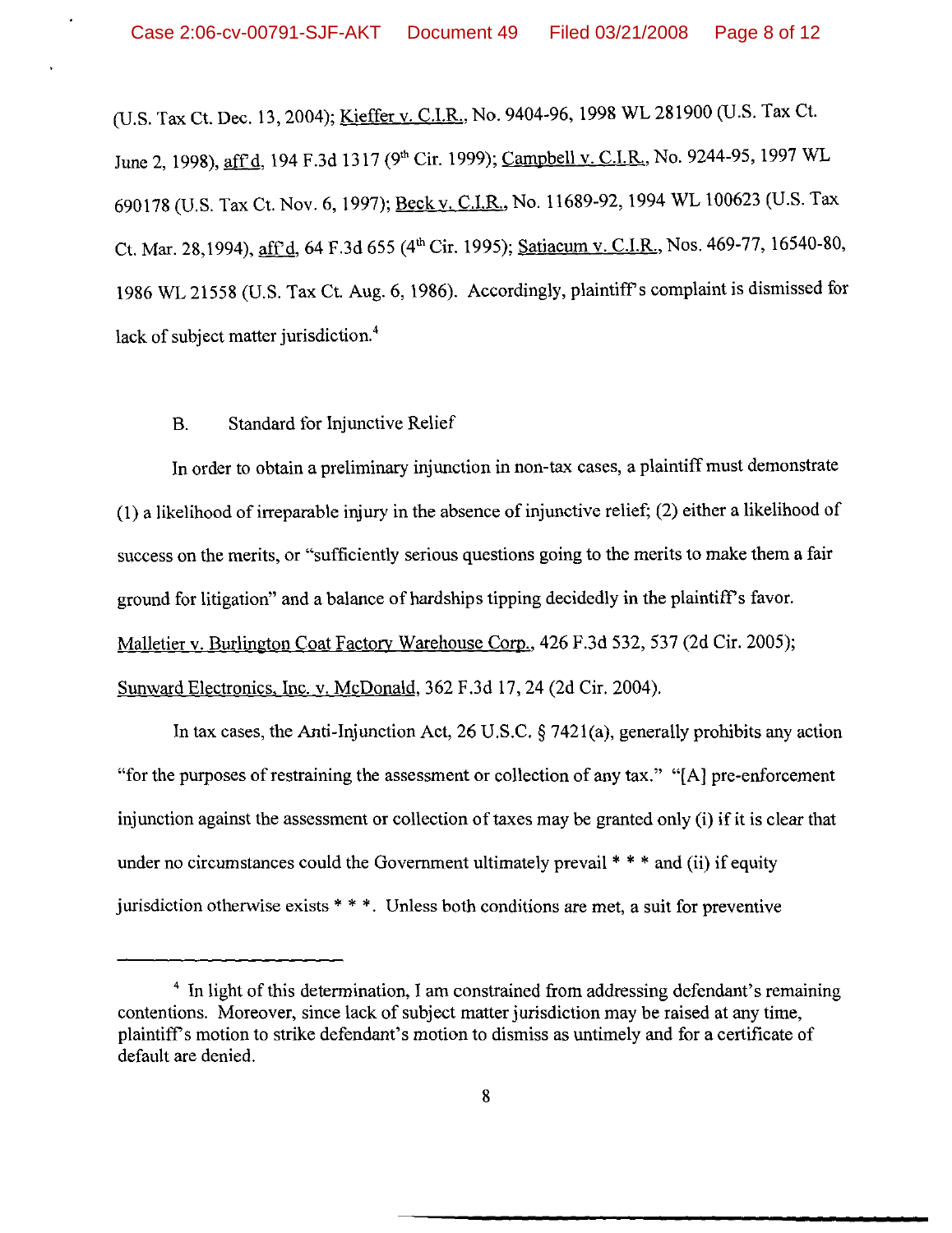injunctive relief must be dismissed." Alexander v. "Americans United" Inc., 416 U.S. 752, 758 (1974) (internal quotations and citations omitted).

In light of my determination that this Court lacks subject matter jurisdiction over plaintiff's claims, plaintiff cannot demonstrate a likelihood of success on the merits of his claim for injunctive relief or that "under no circumstances could the Government ultimately prevail." Plaintiff's attempt to invoke section  $6213(a)$ , one of the enumerated exceptions in the Anti-Injunction Act, does not cure the defect in subject matter jurisdiction. Indeed, that exception specifically notes that injunctive relief is available "in the proper court, including the Tax Court." Accordingly, plaintiff's motion for a preliminary injunction is denied.

#### C. Motions for Leave to File an Amended Complaint

"Ifthe underlying facts or circumstances relied upon by a plaintiff may be a proper subject of relief, he ought to be afforded an opportunity to test his claim on the merits." Foman v. Davis, 371 U.S. 178, 182,83 S.Ct. 227,9 L.Ed.2d 222 (1962). Fed. R. Civ. P. 15(a) provides that leave to amend a complaint "shall be freely given when justice so requires." Id. Absent a showing of undue delay, bad faith or dilatory motive on the part of the plaintiff, undue prejudice to the defendant, or the futility of the amendment, a plaintiff should be granted leave to replead upon granting a motion to dismiss. Id. at 182, 83 S.Ct. 227; Dluhos v. Floating and Abandoned Vessel Known as "New York,", 162 F.3d 63, 69 (2d Cir. 1998) (holding that a motion to amend should be denied if there is an "apparent or declared reason- such as undue delay, bad faith or dilatory motive \* \* \* repeated failure to cure deficiencies by amendments previously allowed, undue prejudice to the opposing party by virtue of the allowance of an amendment, [or] futility of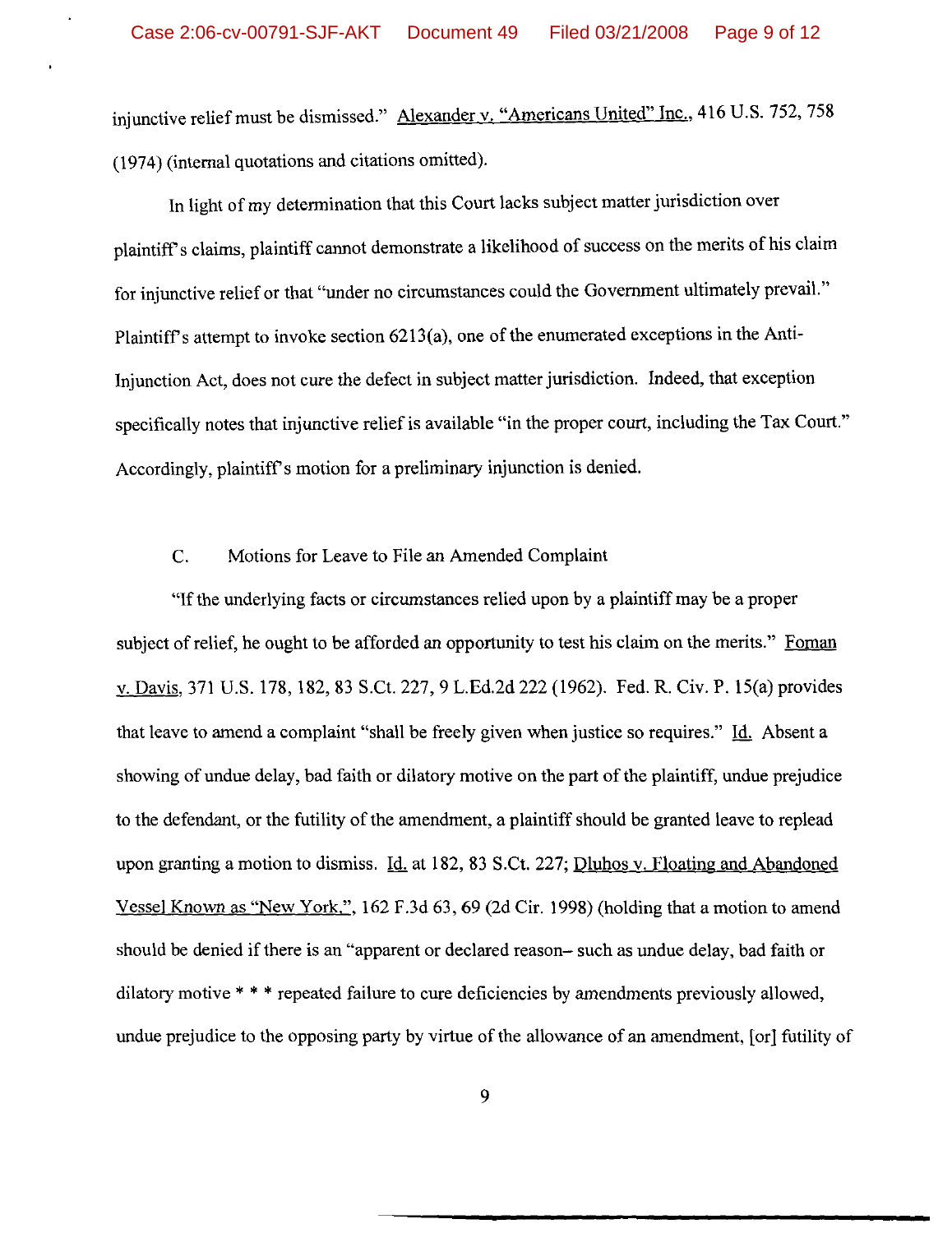the amendment"). If amendment would be futile, i.e. if it could not withstand a motion to dismiss pursuant to Rule 12(b)(6), leave to amend may be denied. See Lucente v. International Business Machines Corp., 310 F.3d 243, 258 (2d Cir. 2002). Moreover, "[w]here a court would lack subject matter jurisdiction over the case as pleaded in the proposed amendment, the court may deny leave to amend on the ground of futility." Latino Quimica-Amtex S.A. v. Akzo Nobel Chemicals B.V., No. 03 Civ. 10312, 2005 WL 2207017, at \* 4 (S.D.N.Y. Sept. 8, 2005) (citing Chan v. Reno, 916 F.Supp. 1289, 1302 (S.D.N.Y. 1996)).

Plaintiff has filed two (2) motions to amend his complaint. The "First Amended Complaint" proposed by plaintiff claims, in addition to the claims asserted in his original complaint, that defendant's assessment of tax, penalties and interest on income plaintiff earned on the Shinnecock Indian Reservation during the year 2000, and subsequent collection efforts, was in bad faith and "for the improper non-tax purpose of harassment and to coerce [plaintiff] from asserting his treaty rights in unrelated [actions commenced by plaintiffin state and federal courts] involving the [then] New York State Attorney General, Eliot Spitzer, \* \* \*. (Proposed First Amended Complaint [First Amend. Compl.], ¶ 10). Thus, the crux of plaintiff's "First Amended Complaint" is his income tax liability, as the only relief sought by him is a declaration that the tax assessment and additions thereto are invalid, a refund, and injunctive relief. Accordingly, any amendment would be futile, since this Court would lack subject matter jurisdiction over plaintiff's additional claim. See, e.g. Voelker, 365 F.3d at 582 (finding that the plaintiff's dispute was over his income tax liability where he sought, *inter alia,* a declaration that his income tax liability was erroneously determined). Thus, plaintiff's motion for leave to file a First Amended Complaint is denied.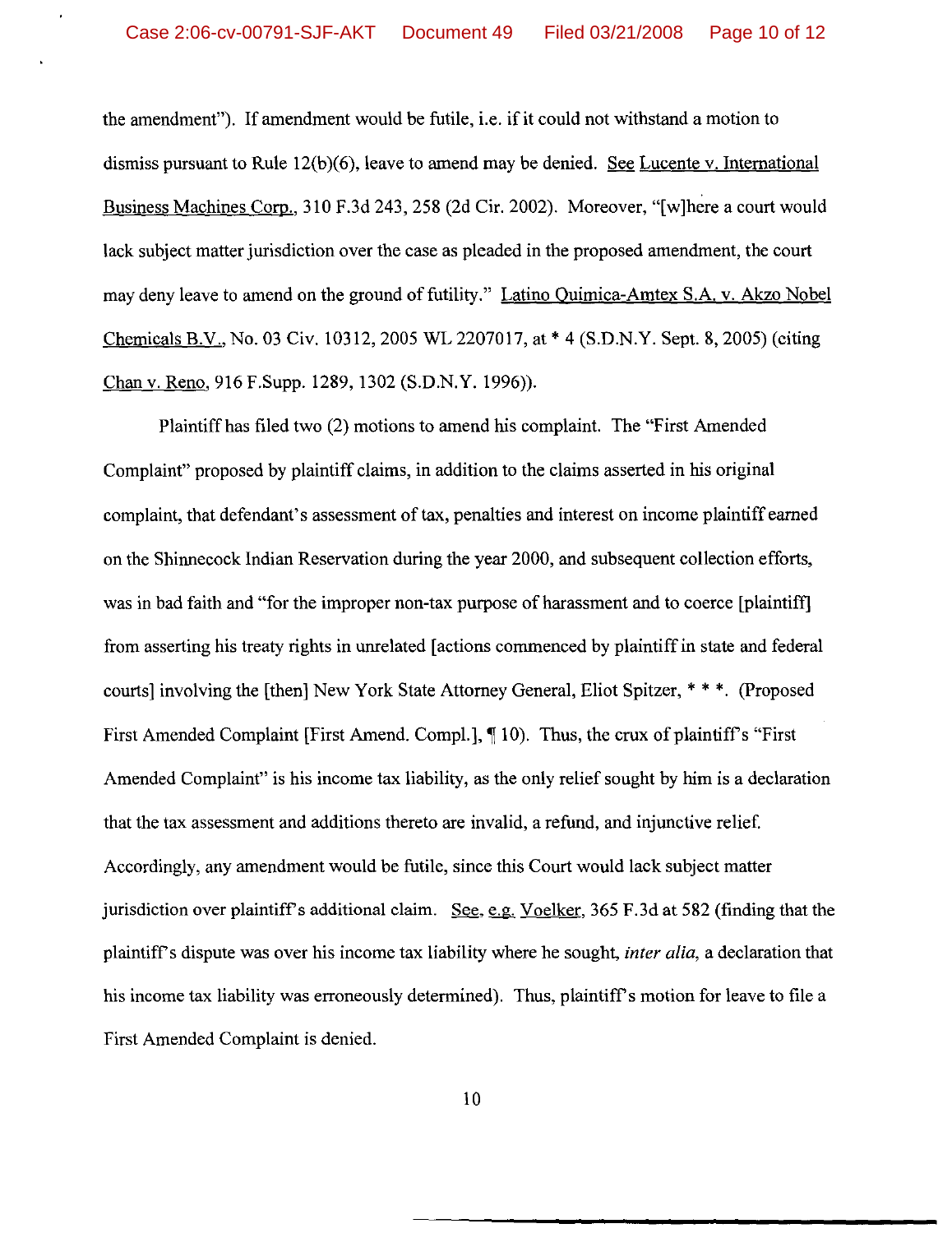Plaintiffs second motion for leave to file an "Amended Complaint" seeks to assert the following additional allegation: that defendant's assessment of income tax and additions thereto violated the United Nations' International Convention on the Elimination of All Forms of Racial Discrimination, adopted by the U.N. General Assembly Dec. 21,1965,660 U.N.T.S. 195 (ratified by the United States June 24,1994) ("CERD"). (Proposed Second Amended Complaint  $\P$  11). As the crux of plaintiff's "Amended Complaint" is his income tax liability, and he seeks the same relief, the proposed amendment would be futile, as this Court lacks subject matter jurisdiction. **In** addition, CERD does not provide a private right of action. See Smith v. Cuomo, 06-CV-3l8l at 35 (E.D.N.Y. Sept. 30, 2007). Accordingly, plaintiffs second motion for leave to file an "Amended Complaint" is denied.

## III. CONCLUSION

For the foregoing reasons, defendant's motion to dismiss the complaint is granted and the complaint is dismissed in its entirety for lack of subject matter jurisdiction; plaintiff's motions to strike defendant's motion to dismiss, for a default judgment, and to amend my September 29 2006 order are denied as moot; and plaintiff's motions for leave to file an amended complaint and for a preliminary injunction are denied. The clerk of the Court is directed to enter final judgment in favor of defendant and to close this case.

*(J*

SO ORDERED

*<i>p*RA J. FELIER United States District Judge

Dated: March 21, 2008 Central Islip, New York